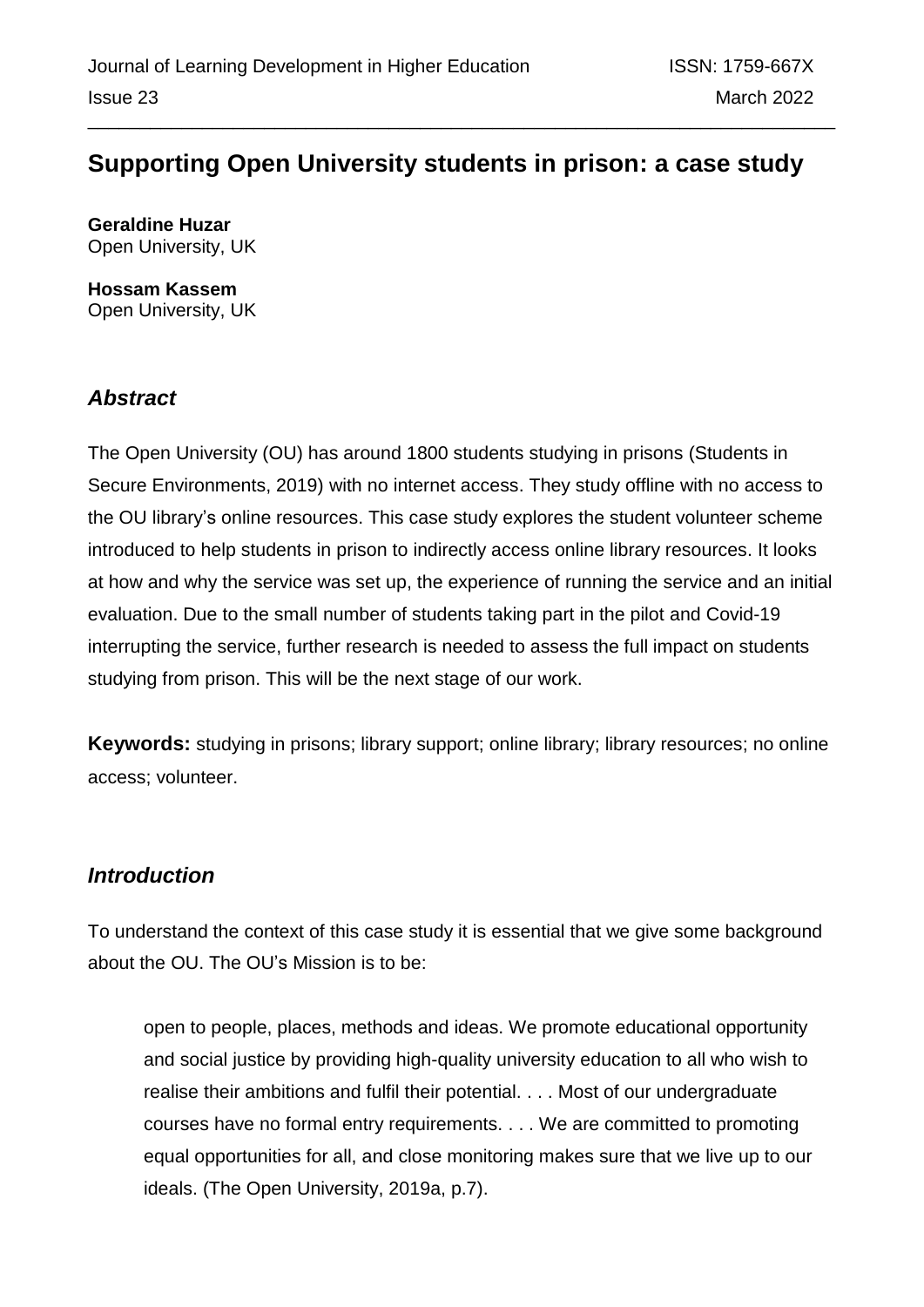The OU is one of the largest universities in Europe with 129,611 students mainly studying part time, which is a FTE equivalent of 68,204 (The Open University, 2019b). Before 2010, the OU delivered distance learning to students, including those in prisons, by sending hard copies of the course materials. Access to online resources was non-existent. However, from 2010 onwards the OU started moving its courses online using a Virtual Learning Environment. This was not unique to the OU; other institutions did the same. Access to library materials moved online too and became an integral part of module content. However, because students in prisons have no access to the internet, for security reasons and/or due to lack of or varying facilities in prisons, they continued to receive printed materials. Other distant learning institutions who offered courses to prisoners faced the same issue.

Students in prisons are often moved between prisons at short notice and may not be able to carry a lot of printed materials with them, thus putting them at a considerable disadvantage (Farley et al., 2016).

This case study describes how the OU library worked with colleagues in other OU departments to set up a service providing students in prison with printed library resources. To ensure the service could be evaluated, data was collected on involvement and individual experience. The progress of each request was monitored using a spreadsheet, mailbox and forum, and feedback from the student volunteers and prisoners was gathered using a questionnaire. Because there was a small number of participants and a risk of individuals being identified, more in-depth analysis was not possible. The case study outlines the next steps in gathering research data once more students have used the service.

### *OU students in prison*

The OU works closely with the Ministry of Justice (MOJ) to deliver education to students in prison. Providing higher education in prison has many benefits including helping to reduce reoffending and providing prisoners with the means to improve their life once they have served their sentences (Farley et al., 2016; Ministry of Justice, 2019).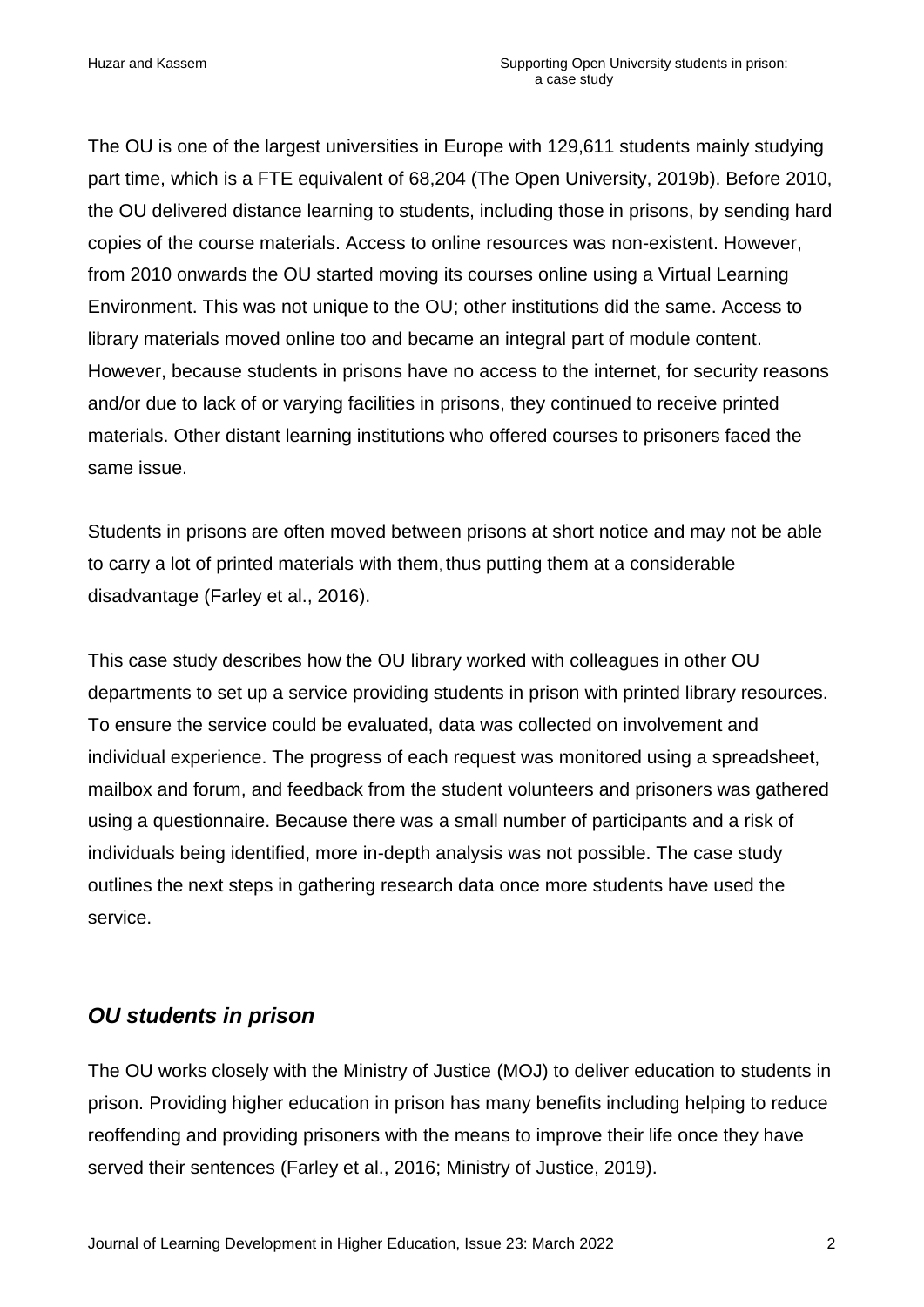To support the work of organisations like the OU, the MOJ has a team of analysts, Justice Data Lab (JDL), who provide access to the central reoffending data. This helps organisations to assess the impact of their work. In the July 2019 quarterly statistics publication, the JDL provided an analysis of the impact of four organisations, including the OU. It found that 14% who were studying an OU module reoffended following their release from prison as opposed to 18% from the comparison group (Ministry of Justice, 2019).

The OU started delivering courses in prisons in 1972. Not all courses are available to study. As of March 2019, there were approximately 1800 students on more than 130 courses in 150 prisons (Students in Secure Environments, 2019, The Open University, 2021a). Some students have access to the OU's Virtual Campus (intranet site) depending on the facilities available at their prison. All students in prison are sent printed module materials. Some courses require students to carry out independent study which requires online library access, thus, limiting the choice of available courses to study. For example, students in prisons cannot study law courses from year two onwards as they are expected to access databases such as Westlaw UK and Lexis Library for their independent studies. For some courses, students were reliant on their personal tutors or educational officers to obtain independent study material for them with varying results.

## *Overcoming the obstacle*

In late 2018 the Head of Student Support and Head of Volunteering, at the Open University (OU) Students Association, suggested a student volunteer scheme. Under the scheme, the OU student in prison would send an anonymised request detailing what information resources they were looking for and a volunteer student would then carry out the research, using the OU library's subscribed resources, on their behalf.

Within the library, meetings involving the Head of Intellectual Property and Senior Library Manager for Content and Licensing were held to discuss any potential copyright and licensing implications of providing the service.

## *Refining the proposal*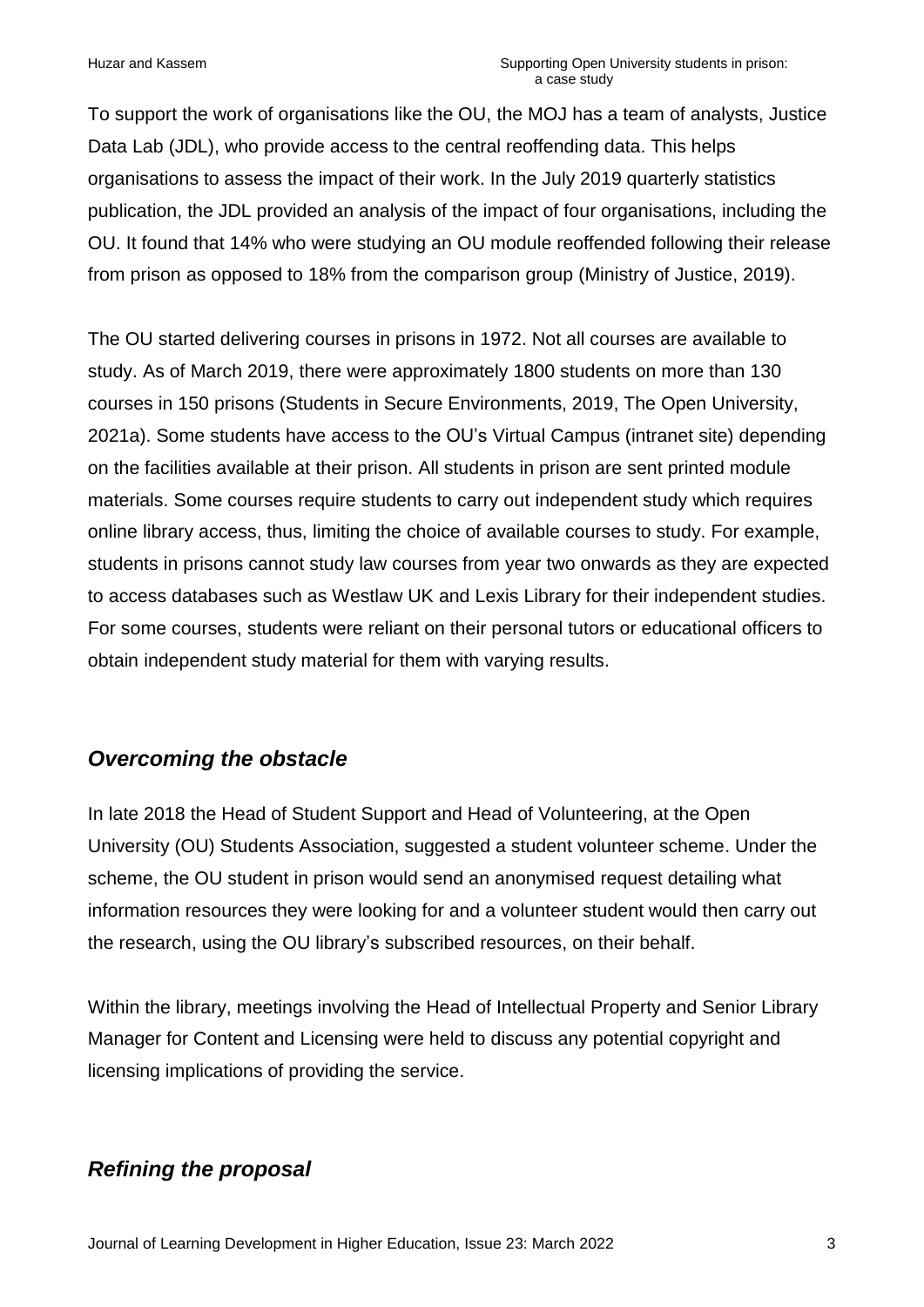While the proposal would not give students in prison direct access to online library resources, it would allow them to obtain the materials with the help of the volunteers. The suggested idea was positively received by both the Students in Secure Environments (SiSE) team, who are responsible for all students studying in prison, and the OU library. Work began immediately to refine the proposal by identifying which students in prison were likely to benefit from the service and who could volunteer. Discussions identified that master's level students and year three students would benefit the most due to having projects and dissertations requiring independent research.

### *Setting the service up*

The service was set up in two months, mainly because it was able to utilise and expand on existing relationships. For example, the OU Students Association provides many opportunities for students to volunteer. This established means of attracting volunteers was used to set up the new service. To express the importance and value the volunteers would be adding to the study experience of OU students in prison, a student who had studied in prison featured in a recruitment video. The student has since been released and is now one of the volunteer students.

Additionally, the OU has a warehouse in Wellingborough which sends print module material to students including students in prison. Few adjustments were required to expand this service to include printing and sending library material to these students.

Volunteers needed to be existing students in their third year of undergraduate study or above. This ensured they had the necessary study experience and library skills to provide the service. As part of their application each volunteer was asked to explain why they wanted to be involved with the service. These statements provided a good indication of their understanding and commitment to supporting students in prison. Volunteers had to attend three training sessions:

• One session run by the SiSE team and the Students Association covered how the volunteer would receive the request from students in prison, the administrative work required, where to seek help, and more importantly how their work would help students in prison.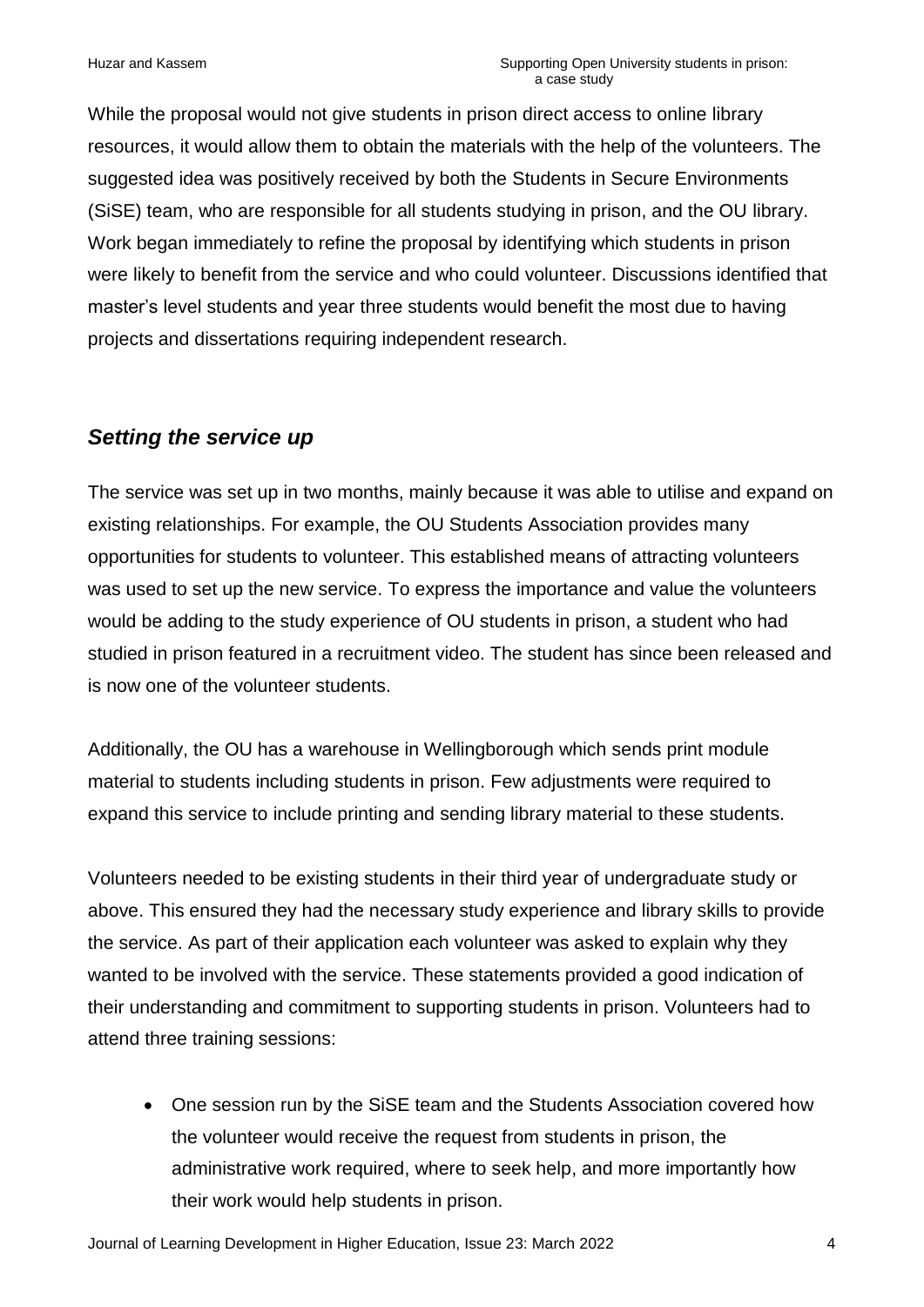• Two sessions were delivered by the library. One on how to conduct a search on the OU library website or other library subscribed databases was based on existing [OU Library training sessions](https://www.open.ac.uk/library/training-and-events) (The Open University Library, 2020). The other session made student volunteers aware of issues surrounding copyright.

The training sessions were delivered using online rooms used by the university for all tutorials, therefore the volunteers would be familiar with this medium.

In the pilot, 22 volunteers were recruited and trained.

Ongoing library support is provided for the volunteers. Volunteer students can contact the library's helpdesk directly if they experience problems locating material or have copyright queries. The library web chat service is available 24 hours a day, seven days a week to OU students and staff. A dedicated forum is also available and checked by librarians as part of their helpdesk shift. This has the benefit of other volunteer students seeing the answers to queries and potentially having their own question answered. There is no limit on how many requests a student can make.

The chart below explains the process for requesting study materials by students in prison.



#### **Figure 1. Diagram of process for requesting study materials.**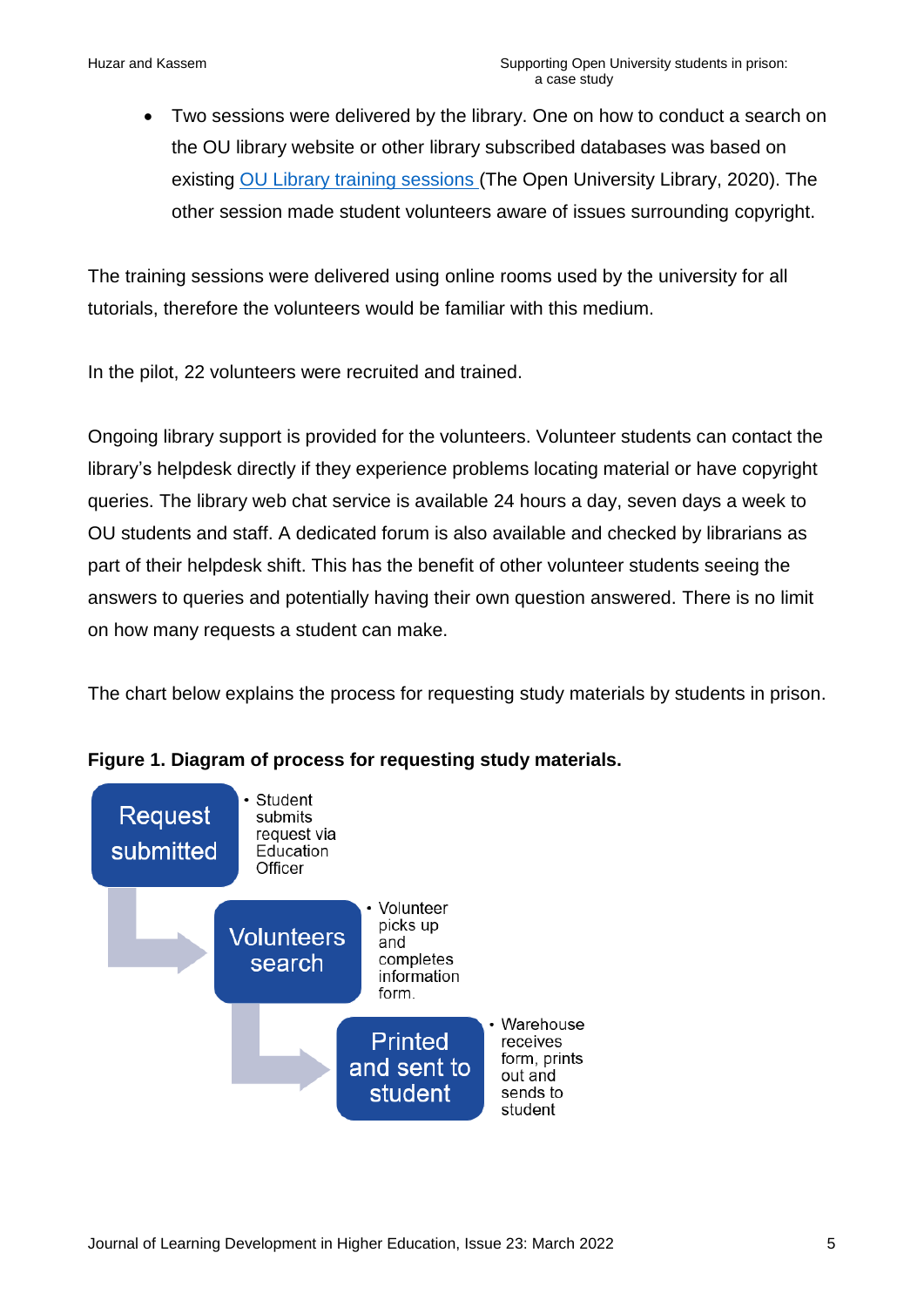### *Experience of running the service*

There was rapid take up of the service: 27 requests were received within the first four weeks. A total of 200 requests were received between the start of the service on 25 January 2019 and April 2021. The average request took 3.8 days to turnaround. The service level agreement is ten days. The OU warehouse processed every request within two days.

The OU could control the turnaround time, however once the printed material was delivered to the prison the length of time it took to reach the students varied. Challenges included requests received not being clear enough, necessitating correspondence between librarians, volunteers, and prison education officers. This has led to the initial request form being updated to be more explicit about the information required. It has also been difficult for librarians to find time to monitor the forum and some requests have been for material that is not available online from the OU library.

Whilst some requests were for specific resources such as articles and book chapters, others required a subject search; the students would ask for materials on a certain topic and the volunteer would search for them. The volunteers posted 22 requests for help on the library forum, such as how to deal with a request for materials in German, how to search for a specific topic, and what to do about resources to which the OU library has no access. Additional requirements sometimes needed to be considered, for example, one student had a disability and needed material to be printed in 14 to 16 size fonts on yellow paper.

The service was certainly appreciated by students and found to be a valuable one. On an OU Students Association page advertising the opportunity to be a library study volunteer, a quote from an anonymous student demonstrates how valuable studies are to students in prison. The additional help provided by the volunteer service will allow more to feel like this:

I'm unsure how long I will remember the Latin or literary theory I laboured to understand, but my eyes have opened to a multi-textured world rich with history and beauty and my degree has given me the confidence to believe I can yet claim a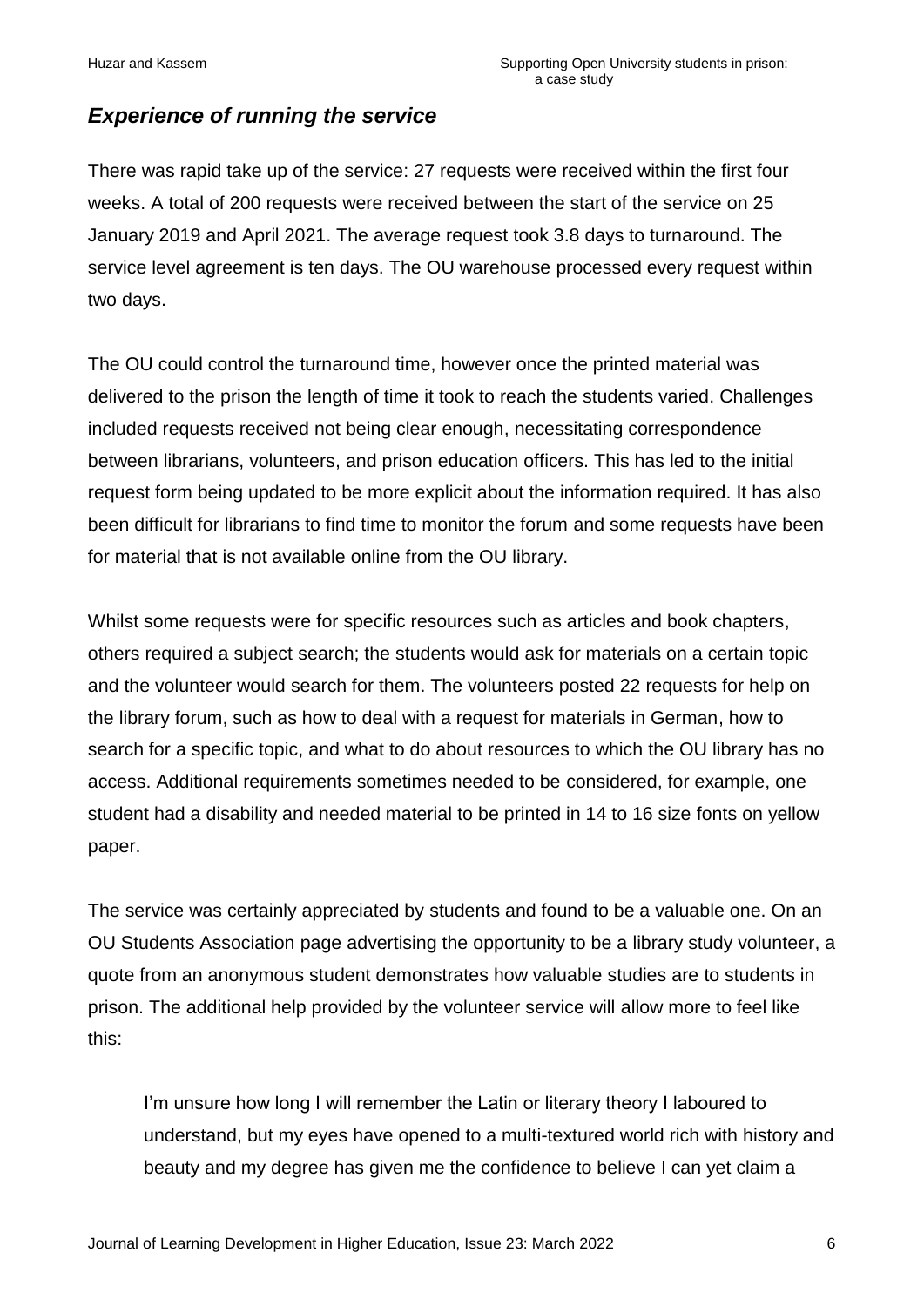place in it and thrive. Those are Open University lessons I will never forget. (The Open University, 2021b).

#### *Evaluation of service*

In the first six months of the service, the level of demand was manageable, and all requests were responded to within the service level agreement. A questionnaire was sent to the student volunteers together with a thank you card and a goody bag. The questionnaire asked for their feedback on the support they had received, as well as the impact on their time and their own study experience. Student volunteers were appreciative of the support they had received and in particular commented on the training sessions. Some said they would have benefited from attending these to support their own studies as it improved their research skills. Digital and information literacy is one of the nine Open University employability skills (The Open University, 2021c) students are supported to develop as part of the role. Other employability and transferable skills developed include collaboration and global citizenship. Volunteering can be particularly useful if students have a gap in their employment history. A Certificate of Volunteering which gives a summary of the role, duration, and the impact the role has had for the Association, is available on request.

The service did not have a detrimental impact on volunteers' time as they only picked requests when they knew they had the time to answer them. This did result in a varying engagement with the service, with some volunteers picking several queries and others none.

The aim was also to measure the impact of the service on the module results obtained by students in prison before and after the service was introduced. However, further investigation showed that our potential sample was too small and specific to produce any meaningful data. Individuals would have been identifiable, and we would have needed to write to each student to ask for permission to use their data. We have not yet had the opportunity to follow this up.

In July 2019 existing volunteers were asked if they wanted to continue and adverts for new volunteers placed on the OU Students Association website. Due to the success of the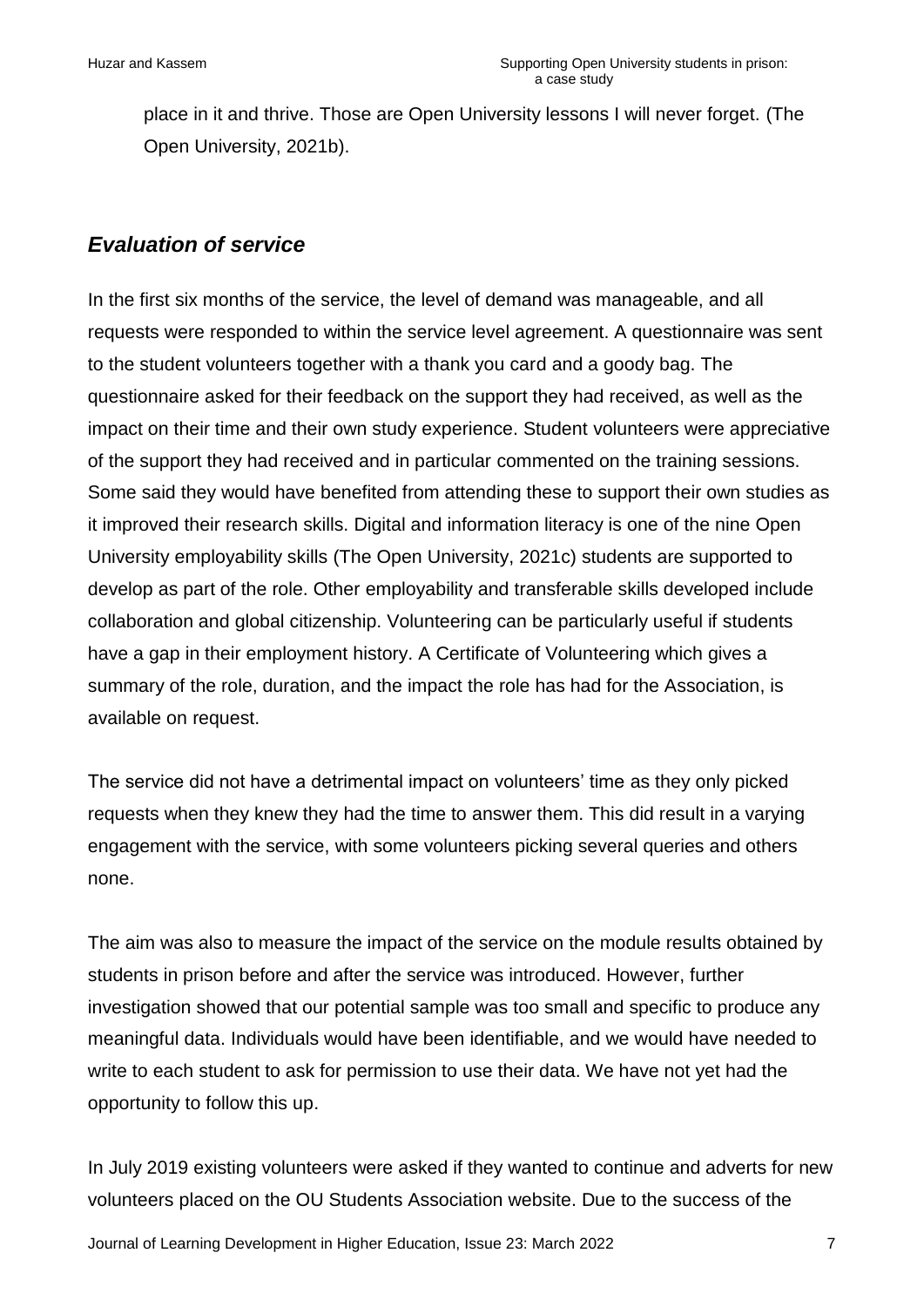initial pilot, it was decided to provide the service as part of the library's business as usual and extend it to include year two courses delivered to OU students in prison as well as year two volunteer students. The aim is to extend the service to all OU students in prison and potentially to broaden the choice of courses that can be studied. Currently courses that include a large component of research are not offered.

As a result of the Covid-19 lockdown the OU warehouse was shut temporarily in March 2020 so resource requests could not be printed and sent. The warehouse reopened in June 2020 and the service resumed in October.

### *Next steps*

Feedback from the volunteer students and students in prison indicated how much the service is valued. Obtaining more in-depth data has proved to be difficult due to the small number of participants, as noted above. The aim will be to carry out an analysis when a larger cohort of students have used the service. The break in service due to the Covid-19 lockdown meant this was not possible for the academic year 2019/2020 but should be for 2020/2021. This data is not currently available (August 2021), but when it is, analysis could involve:

- Comparing the grades of cohorts of prisoners who have completed courses before and after the service was introduced. This would aim to identify any value added.
- Identifying prisons where eligible students are not using the service to investigate why.
- Investigating whether students who have used the service are more likely to continue their studies and graduate.
- Comparing module grades of volunteers with non-volunteers to monitor the potential impact of additional training and experience.

The aim is also to conduct further empirical research using questionnaires. The need for feedback has to be balanced with the time constraints of the volunteer students, who like other OU students are often working, bringing up families, and caring for others as well as studying.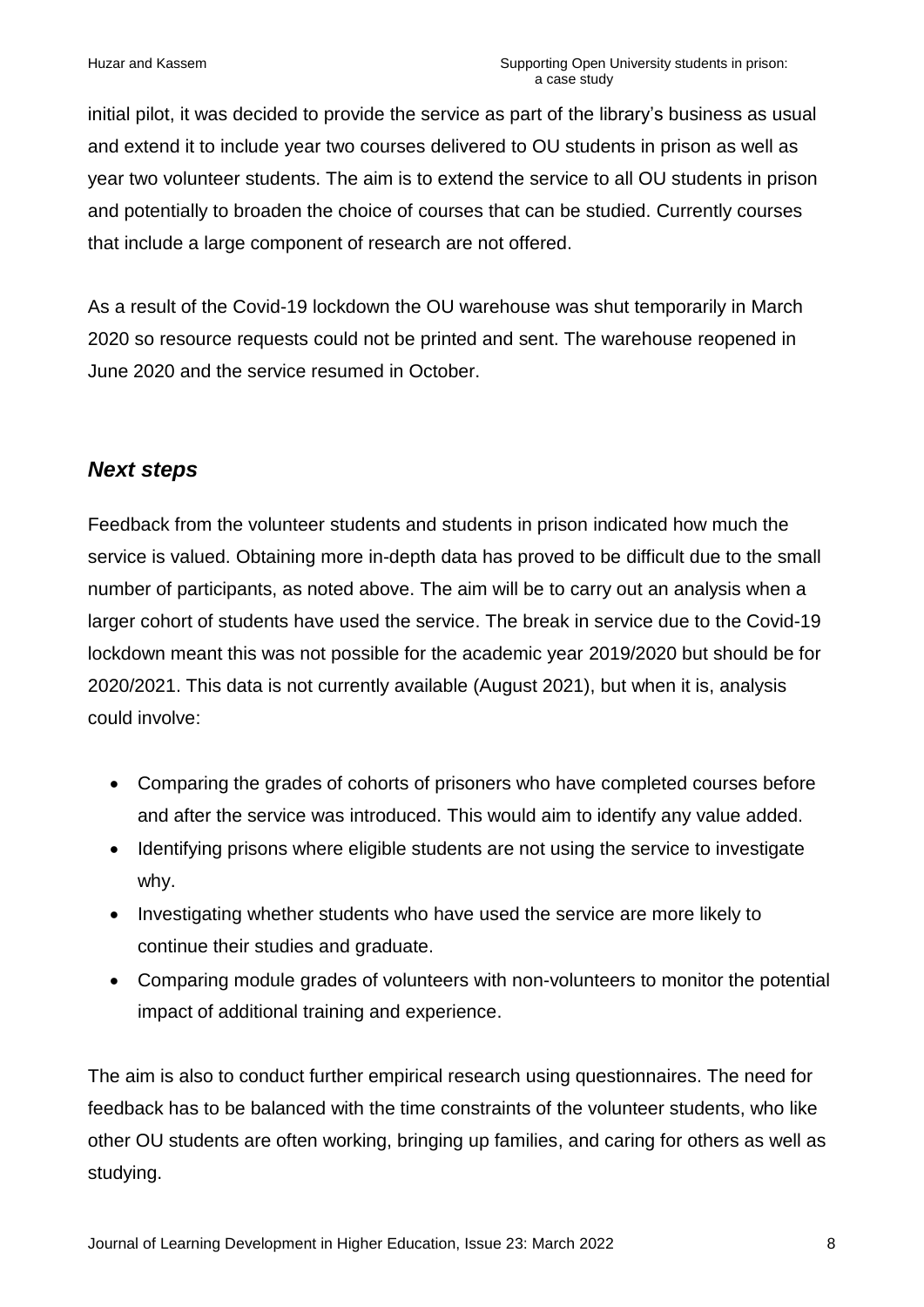Potential topics to cover include:

- What specific aspects of the volunteer training could be useful for all OU students?
- How do the volunteers see themselves using the skills gained from this experience?
- How would students in prison like the service to develop to support their unique needs?

The service could potentially be expanded and offered to year one students and those undertaking research as part of a master's degree or PhD. Before any decisions are taken, capacity to support these developments would need to be reviewed, along with need. Year one students are provided with the majority of the resources required to study, to ensure their research skills are developed gradually. Providing students on higher degrees with resources could have ethical implications, as they are not conducting the research themselves. This service supports students by sending them print-outs of online resources. An ongoing challenge is how to develop the digital skills of students in prison. These skills are essential to function effectively within the work and personal environment but are difficult to replicate on paper and without having access to the internet. The teams involved in the service are having ongoing discussions around how they can help with this. Within the library, one proposal is to create an offline learning activity which can then be piloted with students and staff to evaluate how effective it is in teaching digital and information literacy skills.

This case study is a specific example of how training students to support their peers can benefit both the students providing the service and those receiving it. Other higher education institutions may not support students in prison but could still have students unable to access the internet for a variety of reasons. These students might benefit from a similar service. Alternatively, there may be other services which student volunteers could support. As already mentioned, it is an opportunity for student volunteers to develop their employability and transferable skills. This can be particularly useful if they have little employment experience.

### *References*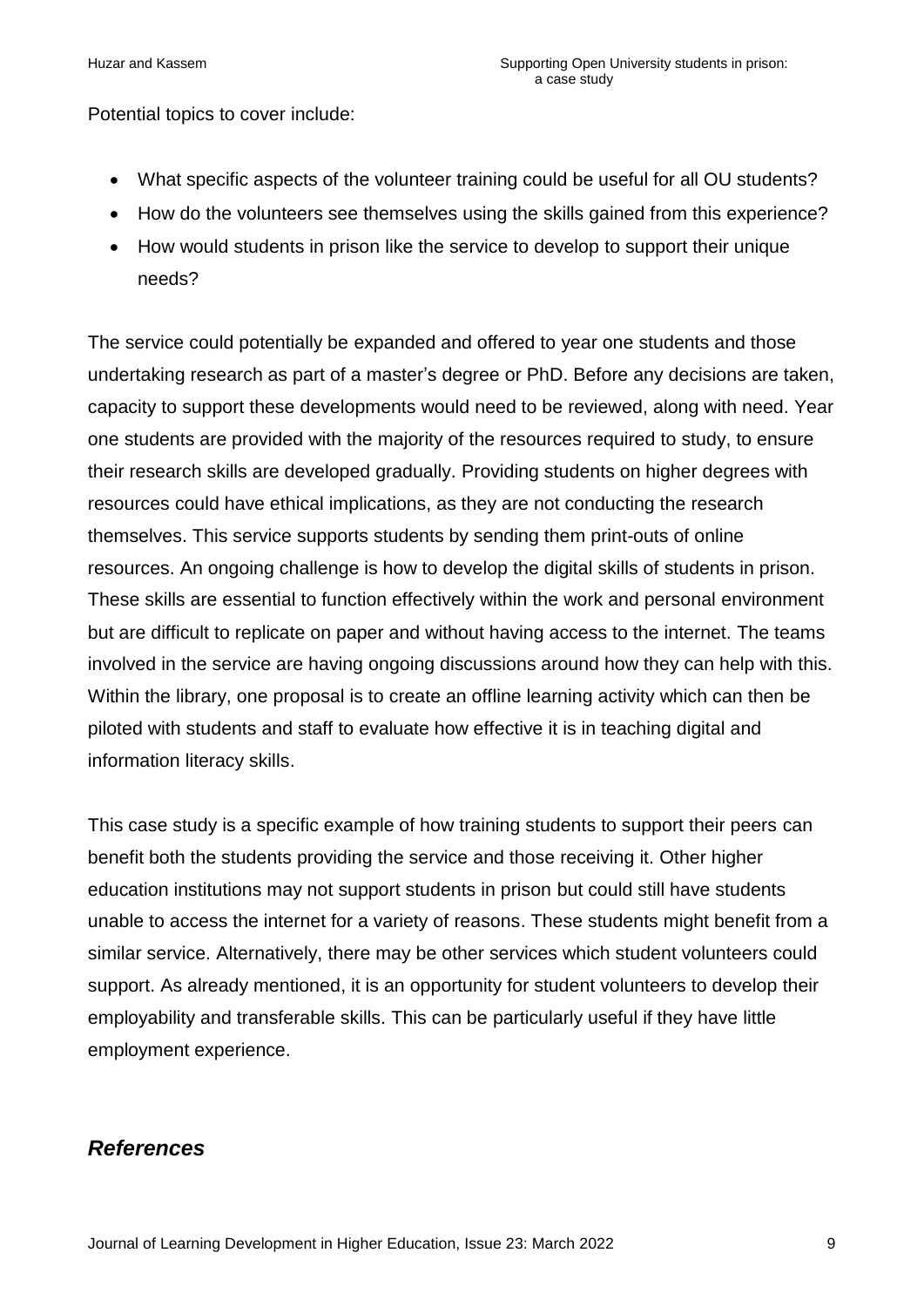- Farley, H., Pike, A., Demiray, U. and Tanglang, N. (2016) 'Delivering digital higher education into prisons: the cases of four universities in Australia, UK, Turkey and Nigeria', *GLOKALde the Official e-journal of UDEEEWANA*, 2(2), pp.147-166.
- Ministry of Justice (2019) *Justice Data Lab statistics quarterly, England and Wales, July 2019*. Available at: [https://assets.publishing.service.gov.uk/government/uploads/system/uploads/attach](https://assets.publishing.service.gov.uk/government/uploads/system/uploads/attachment_data/file/816029/Justice_Data_Lab_Statistics_July_2019.pdf) [ment\\_data/file/816029/Justice\\_Data\\_Lab\\_Statistics\\_July\\_2019.pdf](https://assets.publishing.service.gov.uk/government/uploads/system/uploads/attachment_data/file/816029/Justice_Data_Lab_Statistics_July_2019.pdf) (Accessed: 25 May 2020).
- Open University, The (2019a) *The Open University strategic plan to 2021/22*. Milton Keynes: The Open University.
- Open University, The (2019b) *The Open University Financial Statement 2019*. Milton Keynes: The Open University. Available at: [https://www.open.ac.uk/foi/main/sites/www.open.ac.uk.foi.main/files/files/financial](https://www.open.ac.uk/foi/main/sites/www.open.ac.uk.foi.main/files/files/financial-statement-2019.pdf)[statement-2019.pdf](https://www.open.ac.uk/foi/main/sites/www.open.ac.uk.foi.main/files/files/financial-statement-2019.pdf) (Accessed: 27 August 2020).
- Open University, The (2021a) *Supporting students in secure environments*. Available at: [https://www.open.ac.uk/secure-environments/news/supporting-students-secure](https://www.open.ac.uk/secure-environments/news/supporting-students-secure-environments)[environments](https://www.open.ac.uk/secure-environments/news/supporting-students-secure-environments) (Accessed 07 February 2022).
- Open University, The (2021b) *Volunteer opportunities: library study volunteer*. Available at <https://www.oustudents.com/volunteer-library-study-volunteer-twenty-one-summer-1> (Accessed 16 August 2021).
- Open University, The (2021c) *Employability skills*. Available at: <https://help.open.ac.uk/employability-skills> (Accessed 16 August 2021).
- Open University Library, The (2020) *Training and Events*. Available at: <https://www.open.ac.uk/library/training-and-events> (Accessed: 7 February 2022).
- Students in Secure Environments (2019) *Students in Secure Environments (SiSE).* Milton Keynes: The Open University.